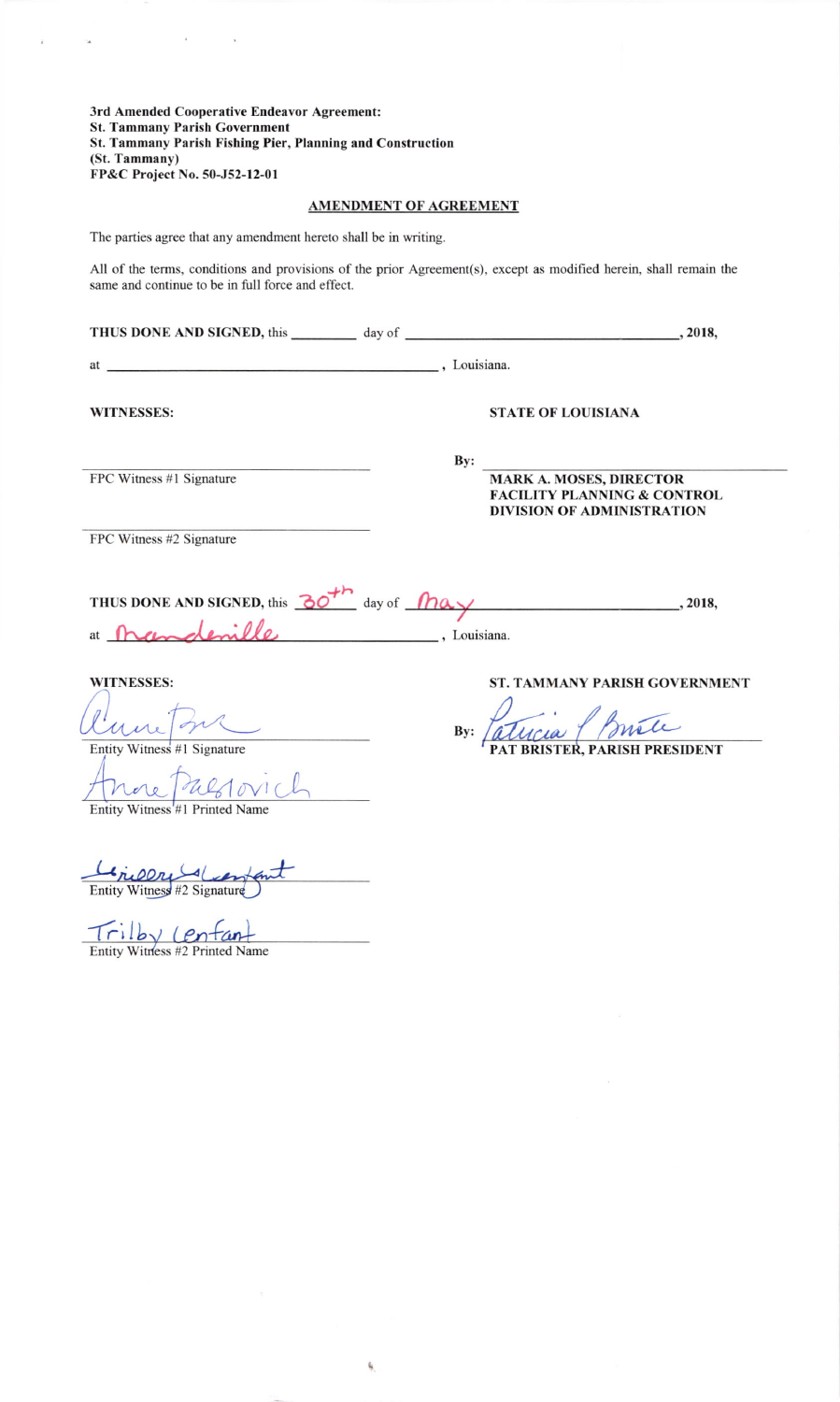#### EXHIBIT A

#### 3RD AMENDED COOPERATIVE ENDEAVOR AGREEMENT BETWEEN THE STATE OF LOUISIANA and ST. TAMMANY PARJSH GOVERNMENT St. Tammary Parish Fishing Pier, Planning and Construction (St. Tammany) FP&C Project No. 50-J52-12-01

#### COSTS AND FUNDS THIS AGREEMENT (\$):

 $\langle \cdot \rangle$ 

 $\sim$ 

|                       | <b>CAPITAL</b> | <b>NON-CASH</b> |                    |              |
|-----------------------|----------------|-----------------|--------------------|--------------|
| <b>COST</b>           | <b>OUTLAY</b>  | <b>LINE OF</b>  |                    |              |
| <b>CATEGORIES</b>     | <b>CASH</b>    | <b>CREDIT</b>   | OTHER <sup>3</sup> | <b>TOTAL</b> |
|                       |                |                 |                    |              |
| <b>REAL ESTATE</b>    |                |                 |                    |              |
|                       |                |                 |                    |              |
| <b>PLANNING</b>       |                |                 |                    |              |
| <b>CONSTRUCTION</b>   |                |                 |                    |              |
|                       | \$390,000      |                 | \$132,667          | \$522,667    |
| <b>MISC</b>           |                |                 |                    |              |
|                       |                |                 |                    |              |
| <b>EQUIPMENT</b>      |                |                 |                    |              |
|                       |                |                 |                    |              |
| <b>ESCROW</b>         |                |                 |                    |              |
|                       |                |                 |                    |              |
| <b>FP&amp;C ADMIN</b> | \$8,000        |                 |                    | \$8,000      |
|                       |                |                 |                    |              |
| <b>TOTAL COSTS</b>    | \$398,000      |                 | \$132,667          | \$530,667    |

Federal Tax Identification for Entity: 72-6001304

#### Notes:

¥

- 1. Planning costs shall not exceed 10% of Construction costs. Miscellaneous costs shall not exceed 5% of Construction costs.
- 2. Capital Outlay Cash includes General Funds, NRP Bonds, Cash Line of Credit and/or Bonds sold.
- 3. Total in "Other" column equals required 25% match as reflected in Article XIX.
- 4. The estimated cost of construction is \$ 15,975,000.00 per the 2017-18 Capital Ouday Request.